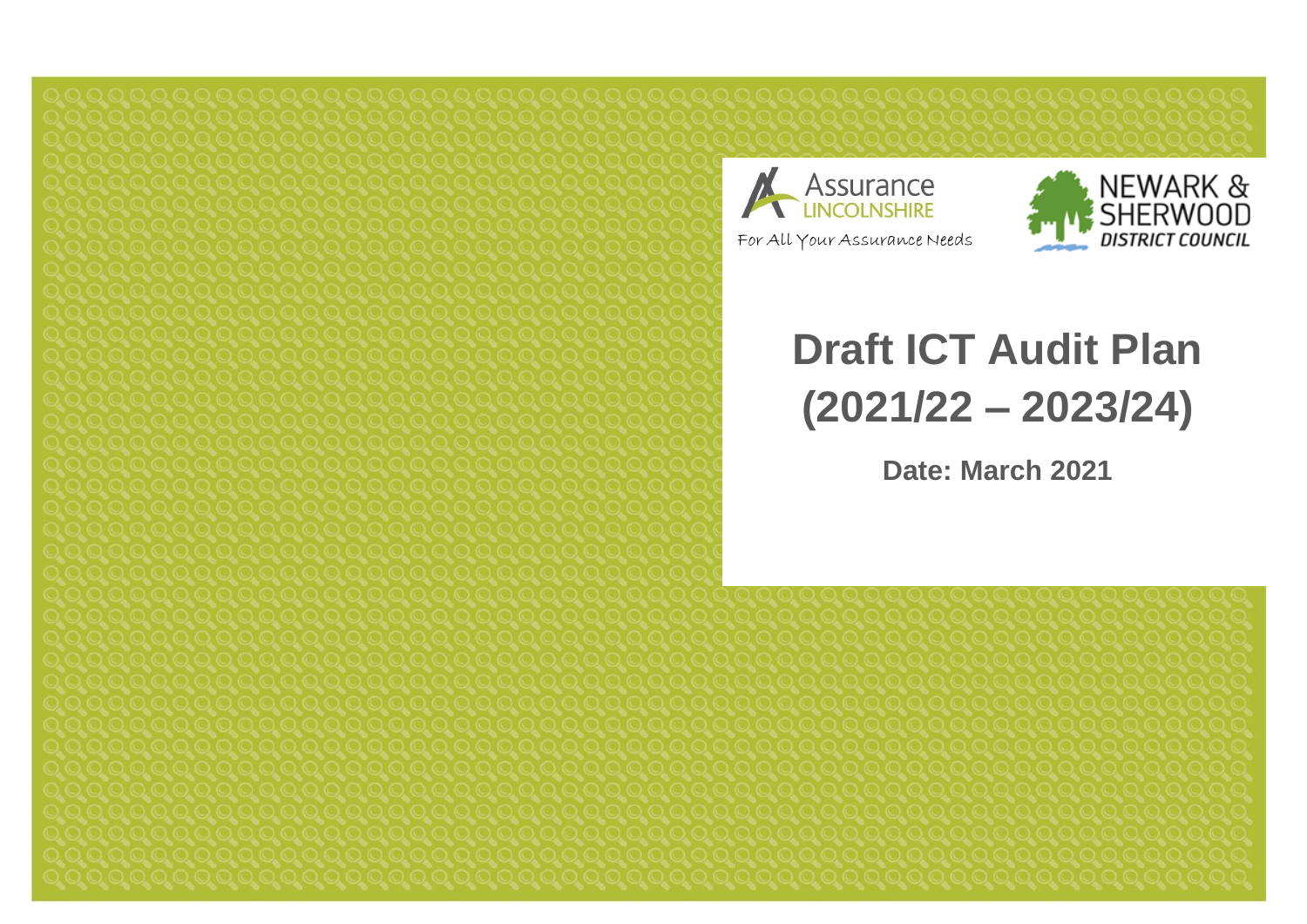

### What we do best...

Innovative assurance services Specialists at internal audit Comprehensive risk management **Experts in countering fraud** 

... and what sets us apart

Unrivalled best value to our customers Existing strong regional public sector partnership Auditors with the knowledge and expertise to get the job done Already working extensively with the not-for-profit and third sector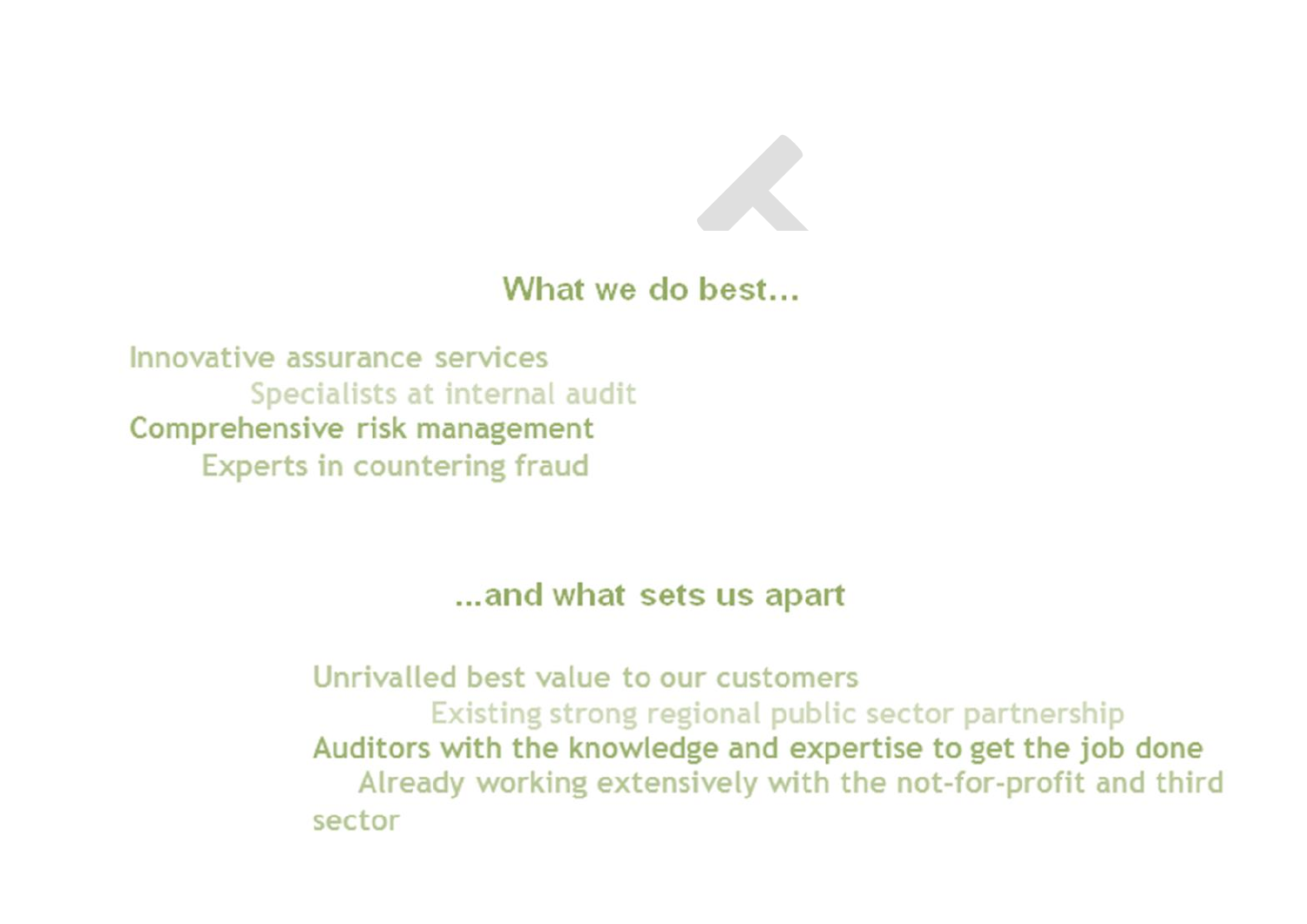

# **Contents**

#### **The contacts at Assurance Lincolnshire with this report are:**

| <b>Lucy Pledge</b>                                     | <b>Introduction</b>                     |  |
|--------------------------------------------------------|-----------------------------------------|--|
| <b>Audit and Risk Manager (Head of Internal Audit)</b> | <b>Production of the ICT Audit Plan</b> |  |
| Lucy.pledge@lincolnshire.gov.uk                        | <b>Annual Evaluation</b>                |  |
|                                                        | <b>Distribution List</b>                |  |
| <b>Emma Bee</b>                                        | Appendix A - ICT Audit Plan             |  |

**Page**

#### **Tony Maycock**

**McJoy Nkhoma**

**Acting Principal Auditor**

**Senior Auditor**

**Team Leader**

[tony.maycock@lincolnshire.gov.uk](mailto:tony.maycock@lincolnshire.gov.uk)

[mcjoy.nkhoma@lincolnshire.gov.uk](mailto:mcjoy.nkhoma@lincolnshire.gov.uk)

[emma.bee@lincolnshire.gov.uk](mailto:emma.bee@lincolnshire.gov.uk)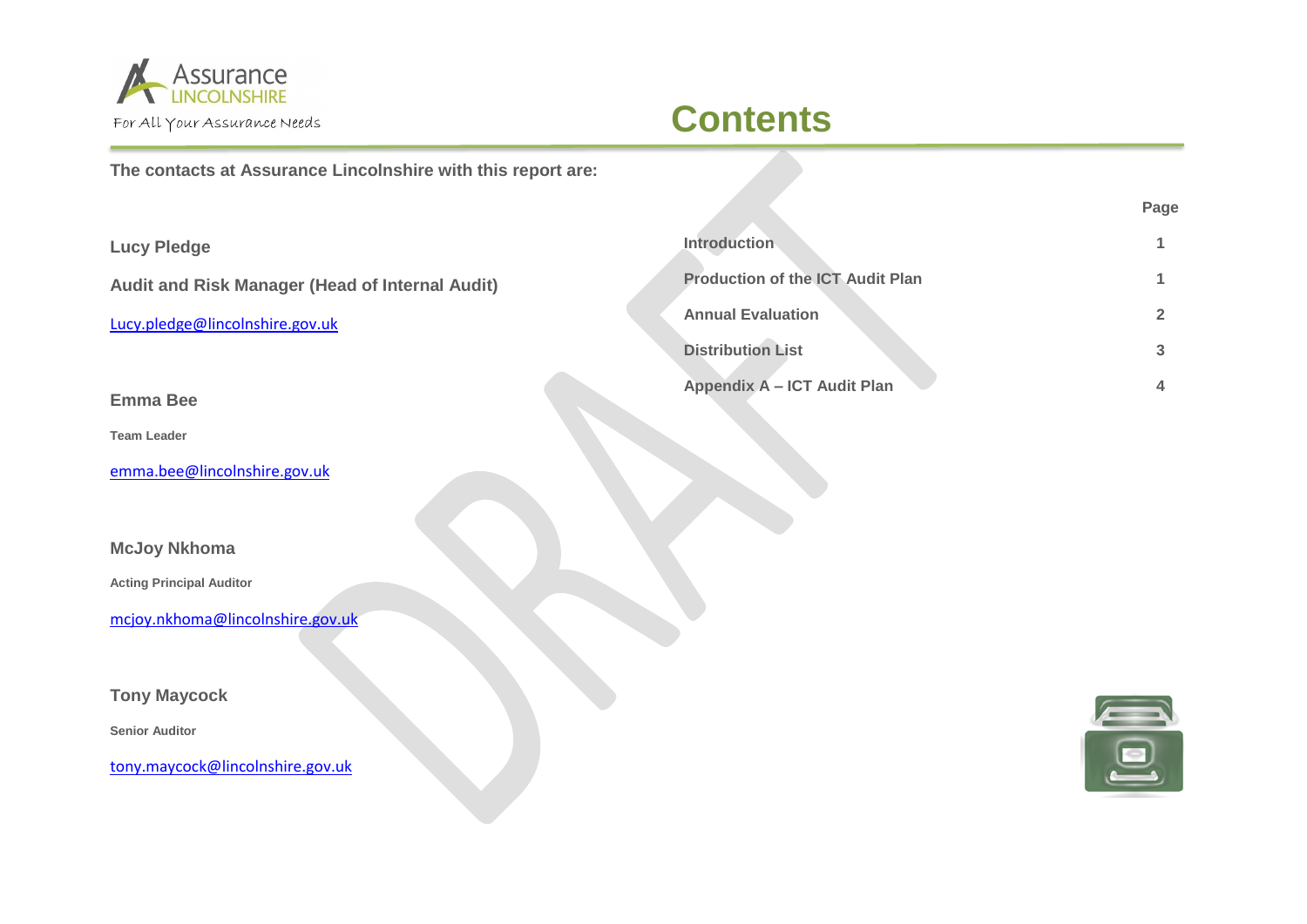

# For All Your Assurance Needs **ICT Audit Planning**

#### **Introduction**

As part of our 2020/21 combined assurance work, we undertook a detailed review of ICT in order to create a proposed ICT Audit plan.

The plans are presented over 3 years to give some indication of future intent. However, it is likely that risk profiles may change and that new, emerging risks, may present themselves. The ICT Audit Planning document will therefore be refreshed and presented annually.

### **Production of the ICT Audit Plan**

In order to create this plan we focused on mapping assurances against the IT security standard ISO27001.

Through discussion, we examined each standard to identify what assurances were currently in place. These assurances were then categorised in accordance with the four lines of assurance.

- **First Line Business Management**
- Second Line Corporate Oversight
- Third Line Internal Audit assurance
- Fourth Line- External Independent assurance

We assessed assurance on over 40 different areas grouped into the following categories:-

- **Governance**
- **Infrastructure**
- **Operations**
- Projects
- Applications
- Compliance Elements (e.g. PSN, PCI-DSS)
- Emerging Risks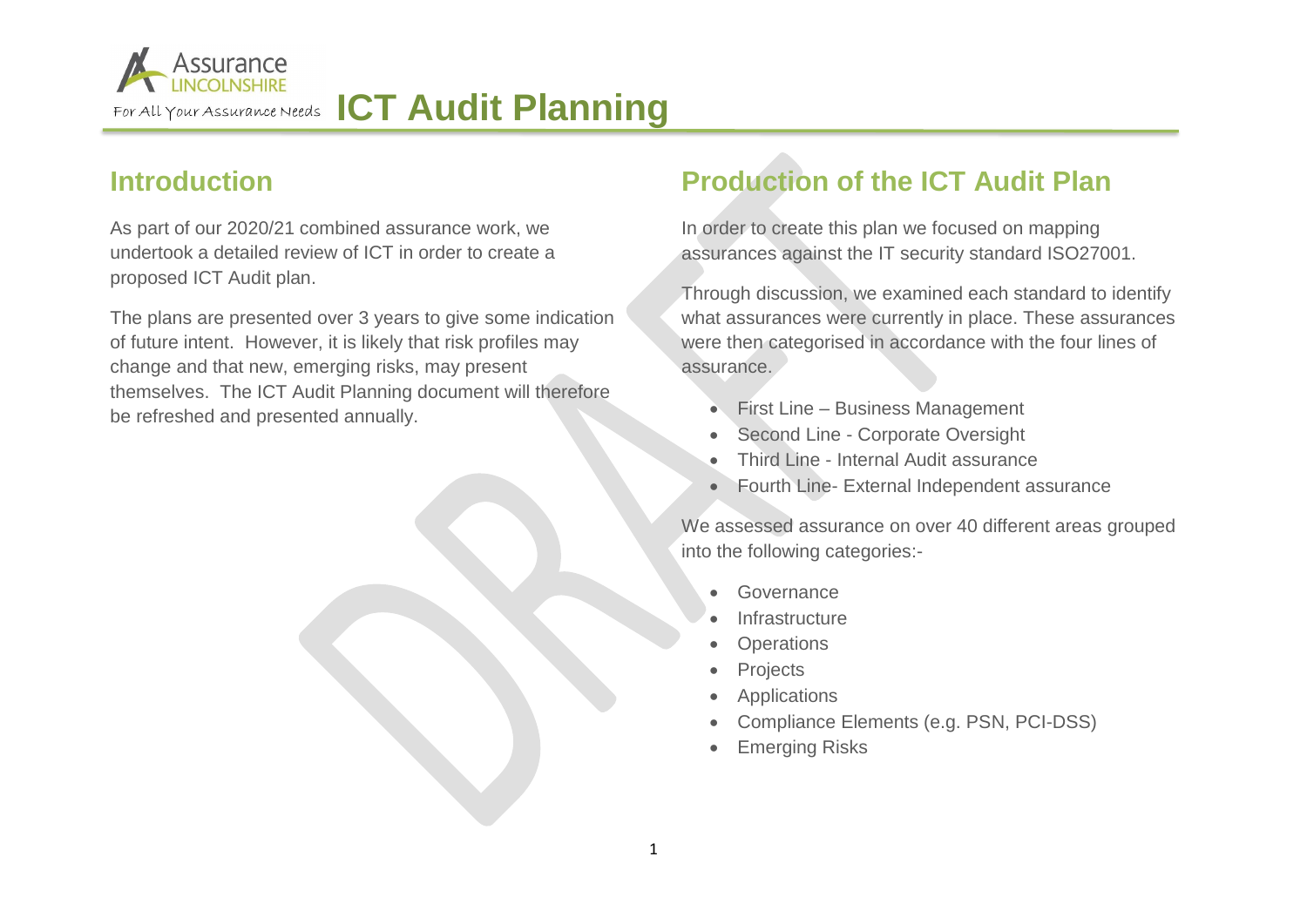

# For All Your Assurance Needs ICT Audit Planning

The outcome of our Combined Assurance work was as follows:

> **High** Assurance (Green) – 62% **Medium** Assurance (Amber) – 30% **Low** Assurance (Red) – 8%

The proposed ICT Audit plans are presented in Appendix A below.

**High**: Controls in place assessed as adequate/effective and in proportion to the risks.

**Medium**: Some areas of concern over the adequacy/effectiveness of the controls in place in proportion to the risks'

**Low**: Significant concerns over the adequacy/effectiveness of the controls in place in proportion to the risks

### **Annual Evaluation**

The ICT Audit plan will be reviewed and updated annually to reflect the current risks and assurances affecting the organisation. This will feed into the work undertaken on Combined Assurance.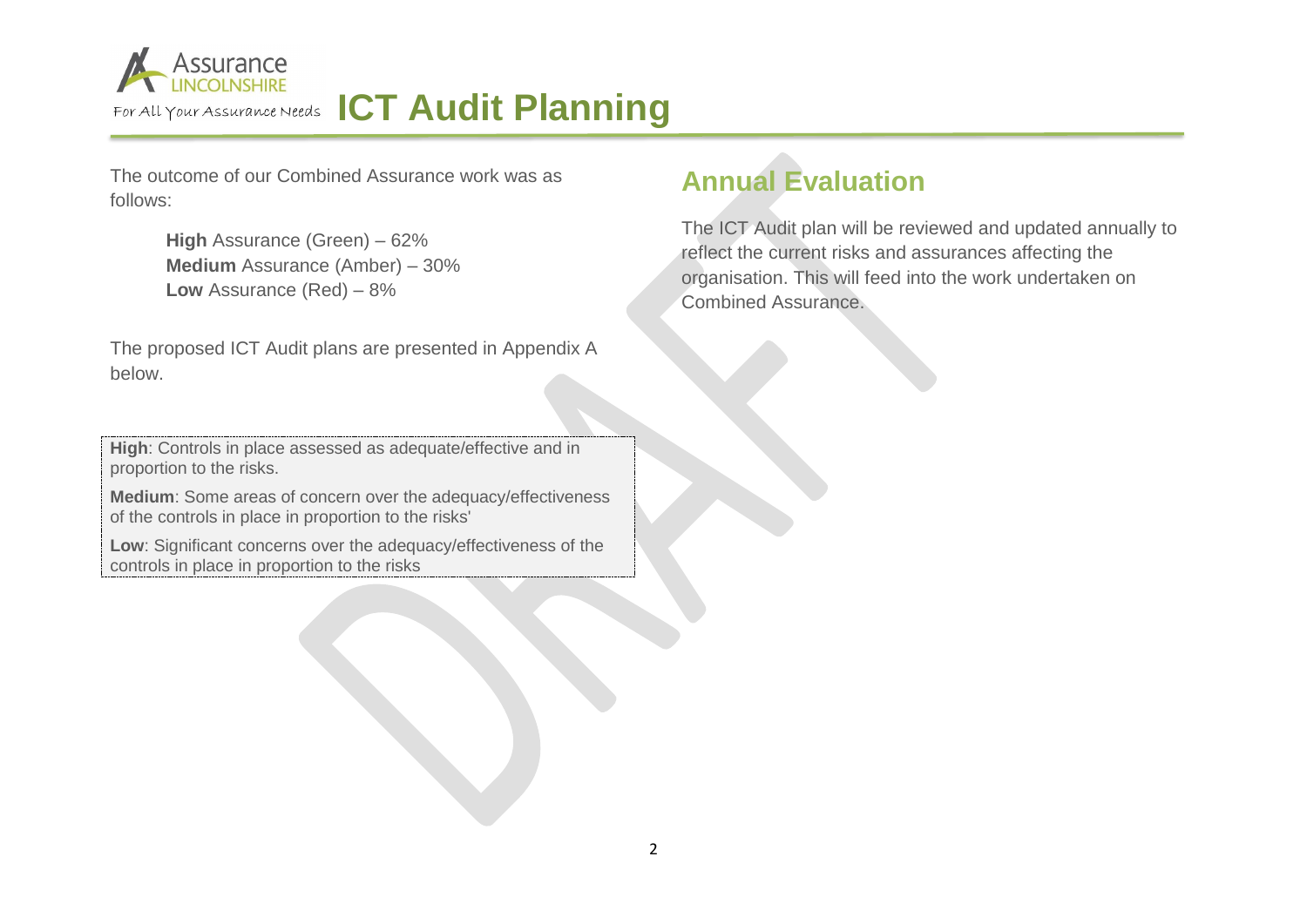

**Distribution List**

**Distribution List**



Director of Resources and Deputy Chief **Executive** 

Business Manager, ICT

Business Manager, Financial Services



#### **Disclaimer**

The matters raised in this report are only those which came to our attention during our internal audit work. Our quality assurance processes ensure that our work is conducted in conformance with the UK Public Sector Internal Audit Standards and that the information contained in this report is as accurate as possible – we do not provide absolute assurance that material errors, fraud or loss do not exist.

This report has been prepared solely for the use of Members and Management of Newark and Sherwood District Council. Details may be made available to specified external organisations, including external auditors, but otherwise the report should not be used or referred to in whole or in part without prior consent.

No responsibility to any third party is accepted as the report has not been prepared, and is not intended for any other purpose. The Head of Audit is only responsible for the due professional care in developing the advice offered to managers on risk, control and governance issues. Where managers accept our advice they accept the accountability for the consequences of implementing the advice. Internal Auditors working in partnership with managers during the consultancy assignment will not take part in any sign off decision.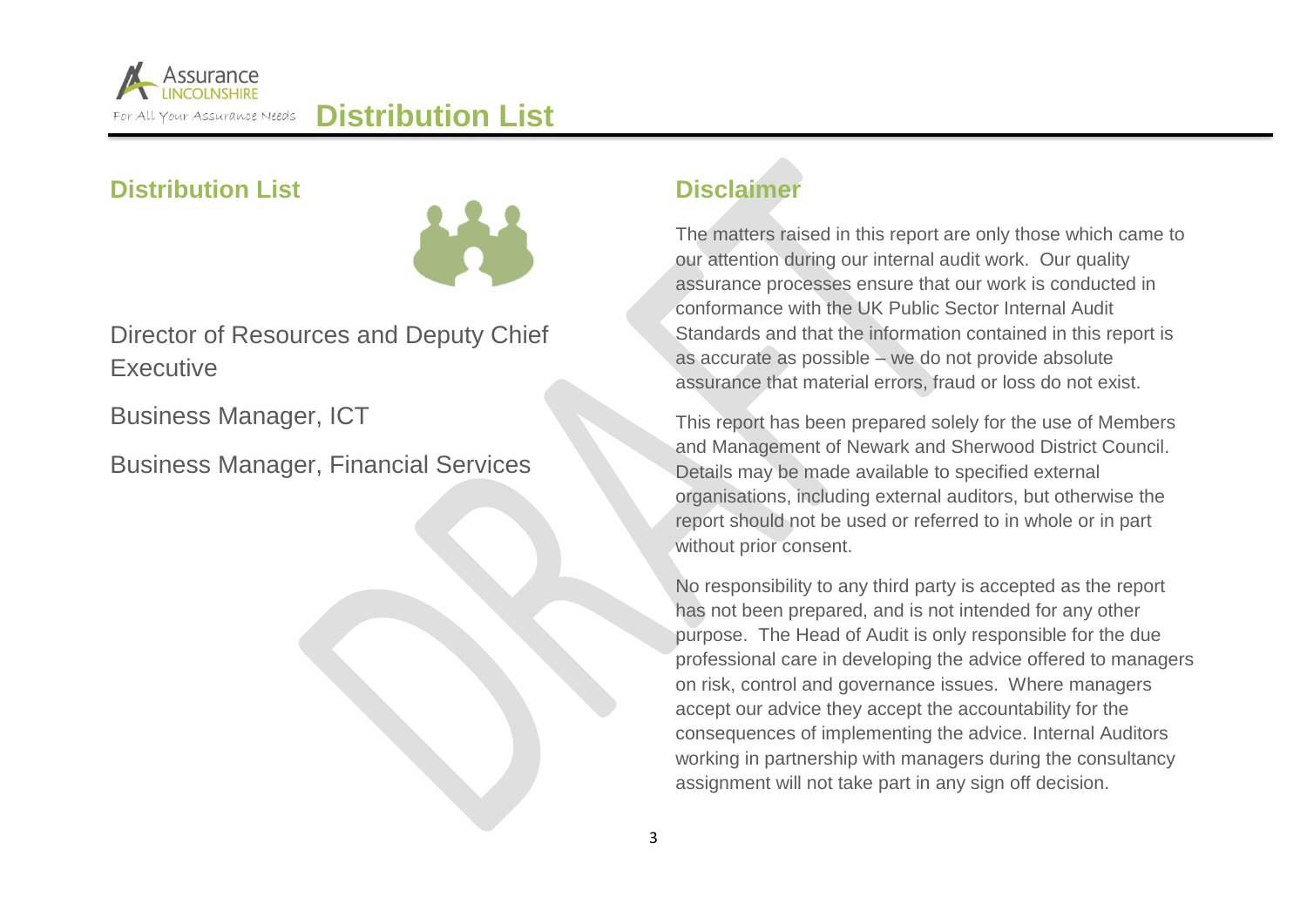

## **2021/22 – Year One**

| <b>Audit Area</b>            | <b>Indicative Scope</b>                                                                                                                                                                                                                                                                                                                                                                                                     |
|------------------------------|-----------------------------------------------------------------------------------------------------------------------------------------------------------------------------------------------------------------------------------------------------------------------------------------------------------------------------------------------------------------------------------------------------------------------------|
| <b>Selima HR/Payroll</b>     | To provide assurance that the computer security controls within the Selima HR and<br>Payroll system provide a safe and secure operating environment.                                                                                                                                                                                                                                                                        |
|                              | The current Selima contract expires in November 2022 and the supplier will not be<br>providing any further updates except only system maintenance service. The Council is<br>seeking an alternative system to replace Selima and currently preparing tender<br>documents for the replacement system. The new system will be hosted internally.                                                                              |
|                              | The 2020-21 Assurance Mapping work indicated a 'High' risk profile for this application.<br>The system uses insecure Hypertext Transfer Protocol (Http) rather than https, which<br>encrypts and decrypts user page requests to ensure secure communication and<br>transaction. The other issue is that password changes for this application system are<br>confirmed by email in plain text which increases the risk.      |
| <b>Cloud Hosted Services</b> | The risks associated with Cloud are wide ranging and varied, and when auditing Cloud<br>or considering the risks you are effectively assessing the whole range of IT risks<br>because whole sections of IT operations are being outsourced to a third party. Often, in<br>the race to migrate to the Cloud, insufficient consideration is given to the entirety of<br>what is required to move to this new operating model. |
|                              | We propose to review recent instances of cloud/hosted services to establish the due<br>diligence undertaken in arriving at the selected option and security deployed through<br>that arrangement.                                                                                                                                                                                                                           |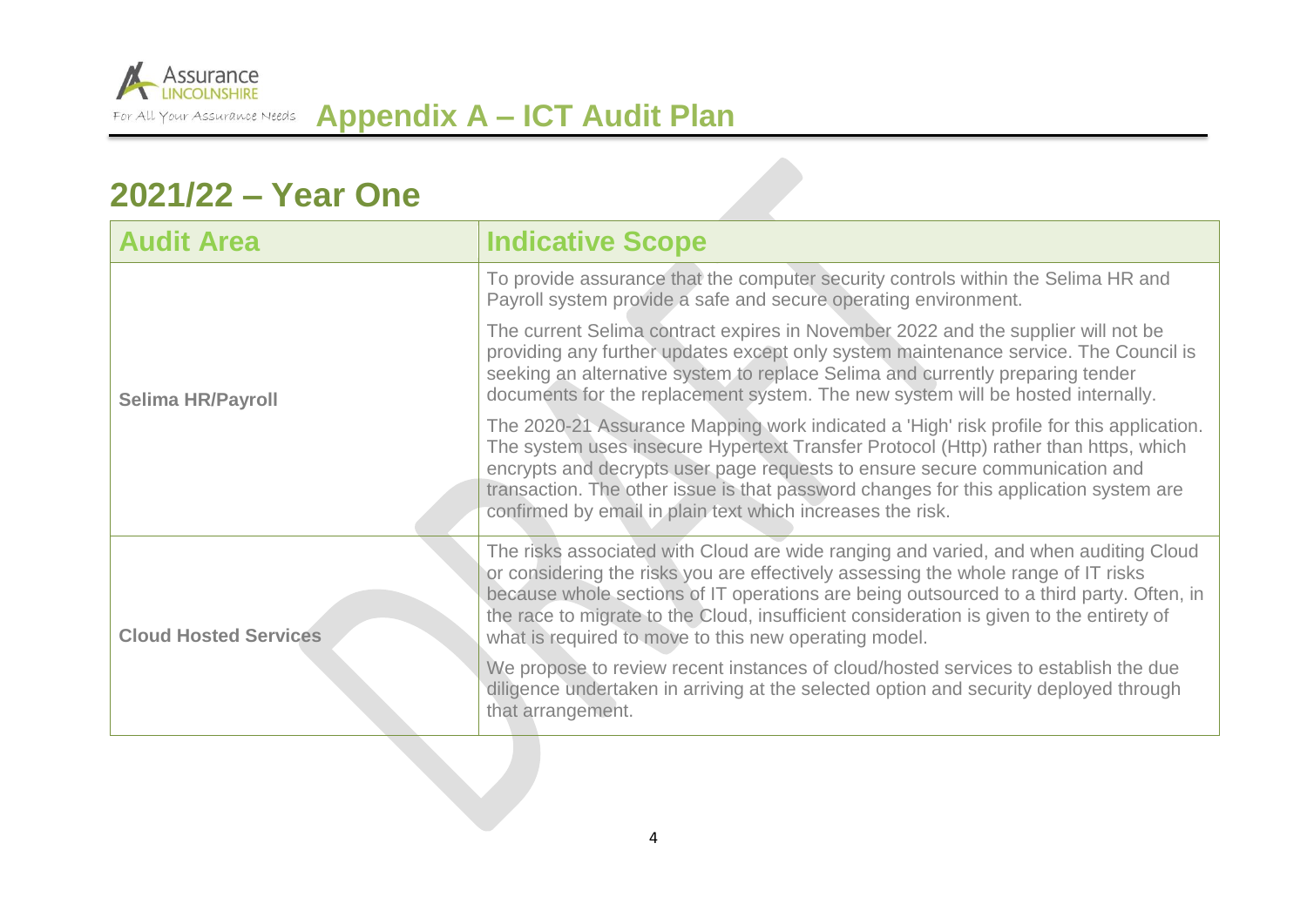

## **2022/23 – Year Two**

| <b>Audit Area</b>                                                       | <b>Indicative Scope</b>                                                                                                                                                                                                                                  |  |
|-------------------------------------------------------------------------|----------------------------------------------------------------------------------------------------------------------------------------------------------------------------------------------------------------------------------------------------------|--|
| <b>Help Desk</b>                                                        | The audit will provide assurance that ICT issues reported by users, and service<br>requests, are captured, prioritised and resolved within expected timeframes.                                                                                          |  |
|                                                                         | The effective management and support of IT assets is a key expectation placed on the<br>shared ICT service. The ICT Help Desks form part of a fundamental and key element<br>of good business service and operation.                                     |  |
|                                                                         | Through the Help Desk, problems are reported, managed and then appropriately<br>resolved in a timely manner. In doing so, Help Desks can help the Council's service<br>areas run smoothly and improve the quality of the support it offers to the users. |  |
| <b>Network Access Controls:</b><br><b>Privileged Account Management</b> | The audit will seek to confirm that the allocation and use of privileged access rights to                                                                                                                                                                |  |
|                                                                         | the network are restricted and controlled to ensure the integrity of the systems.                                                                                                                                                                        |  |
|                                                                         | Inappropriate use of system administration privileges (any feature or facility of an<br>information system that enables the user to override system or application controls) is a<br>major contributory factor to failures or breaches of systems.       |  |